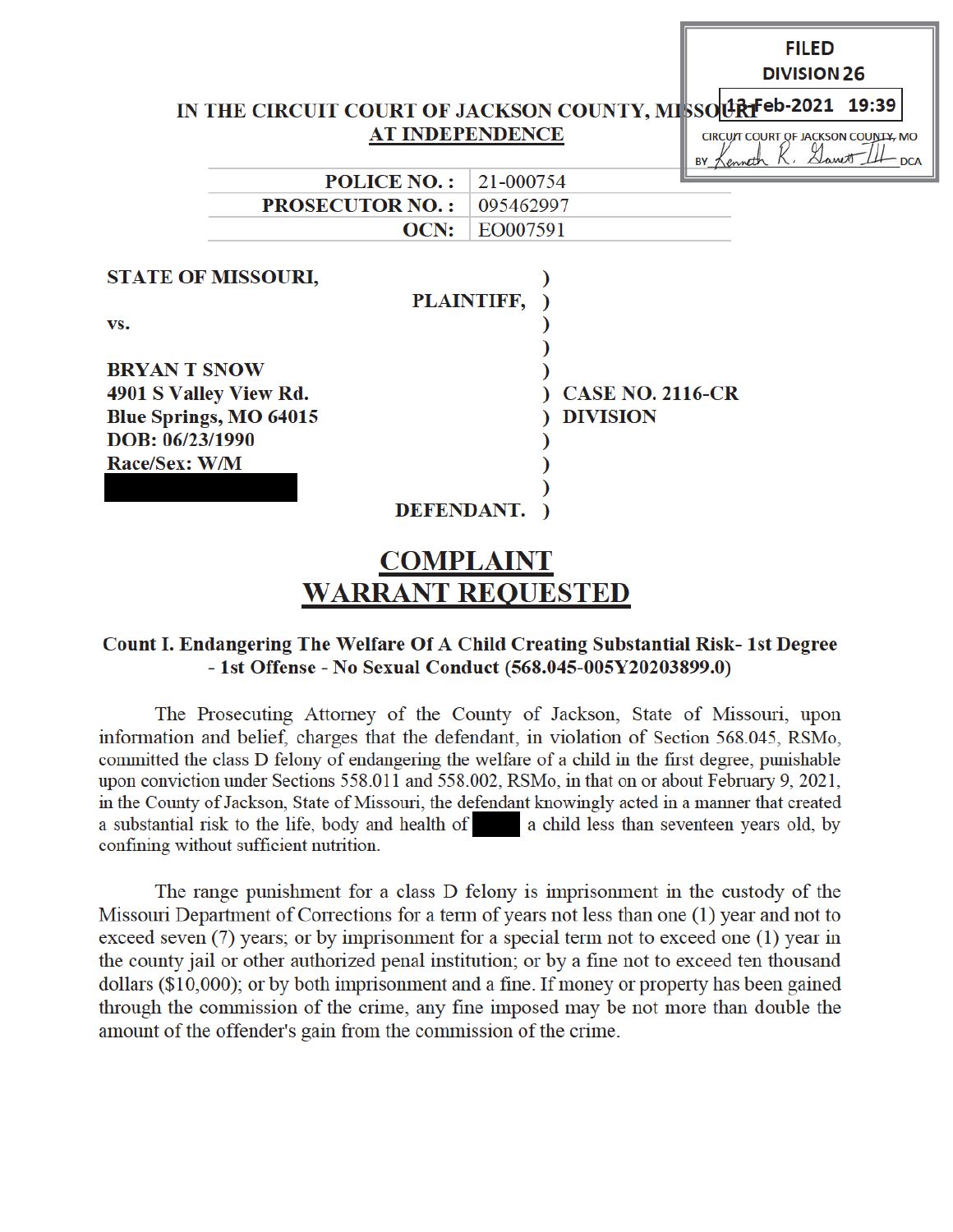#### **State vs. Bryan T Snow**

## Count II. Endangering The Welfare Of A Child Creating Substantial Risk-1st Degree - 1st Offense - No Sexual Conduct (568.045-005Y20203899.0)

The Prosecuting Attorney of the County of Jackson, State of Missouri, upon information and belief, charges that the defendant, in violation of Section 568.045, RSMo, committed the class D felony of endangering the welfare of a child in the first degree, punishable upon conviction under Sections 558.011 and 558.002, RSMo, in that on or about February 9, 2021, in the County of Jackson, State of Missouri, the defendant knowingly acted in a manner that created a substantial risk to the life, body and health of , a child less than seventeen years old, by confining without sufficient nutrition.

The range punishment for a class D felony is imprisonment in the custody of the Missouri Department of Corrections for a term of years not less than one (1) year and not to exceed seven (7) years; or by imprisonment for a special term not to exceed one (1) year in the county jail or other authorized penal institution; or by a fine not to exceed ten thousand dollars (\$10,000); or by both imprisonment and a fine. If money or property has been gained through the commission of the crime, any fine imposed may be not more than double the amount of the offender's gain from the commission of the crime.

## Count III. Domestic Assault - 2nd Degree (565.073-003Y20201399.0)

The Prosecuting Attorney of the County of Jackson, State of Missouri, upon information and belief, charges that the defendant, in violation of Section 565.073, RSMo, committed the class D felony of domestic assault in the second degree, punishable upon conviction under Sections 558.002 and 558.002, RSMo, in that on or between February 9, 2021 and February 12, 2021, in the County of Jackson, State of Missouri, the defendant knowingly caused physical injury to by leaving confined in a bathtub knowing was unable to remove herself from it, and and defendant were family or household members in that and the defendant had been in a continuing social relationship of a romantic or intimate nature.

The range punishment for a class D felony is imprisonment in the custody of the Missouri Department of Corrections for a term of years not less than one (1) year and not to exceed seven (7) years; or by imprisonment for a special term not to exceed one (1) year in the county jail or other authorized penal institution; or by a fine not to exceed ten thousand dollars (\$10,000); or by both imprisonment and a fine. If money or property has been gained through the commission of the crime, any fine imposed may be not more than double the amount of the offender's gain from the commission of the crime.

The facts that form the basis for this information and belief are contained in the statement(s) of facts filed contemporaneously herewith, made a part hereof, and submitted as a basis upon which this court may find the existence of probable cause.

Wherefore, the Prosecuting Attorney prays that an arrest warrant be issued as provided by law.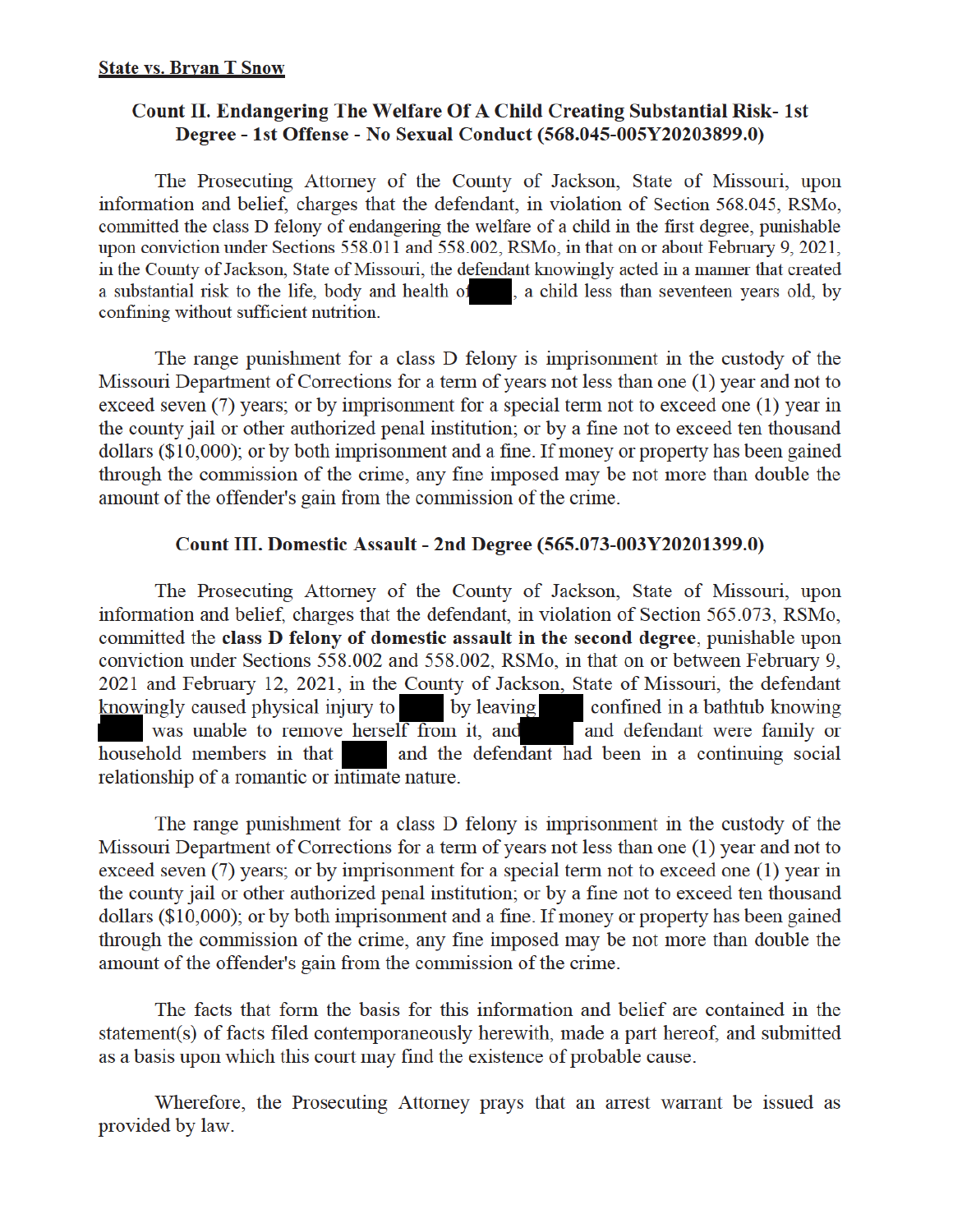### **JEAN PETERS BAKER**

**Prosecuting Attorney** Jackson County, Missouri by,

#### /s/ Kelly Collins

Kelly Collins (#68006) **Assistant Prosecuting Attorney** 321 W. Lexington Independence, MO 64050  $(816) 881 - 3288$  $km$ collins@jacksongov.org

#### **WITNESSES:**

- Prosecuting Atty. Office, 415 E 12th St, Floor 11, Kansas City, MO 64106  $1.$
- $2.$ , Prosecuting Atty. Office, 415 E 12th St, Floor 11, Kansas City, MO 64106
- Prosecuting Atty. Office, 415 E 12th St, Floor 11, Kansas City, MO 64106  $3<sub>1</sub>$
- 4. DET Keegan Hughes, P.O. Box 392, Blue Springs, MO 64015
- 5. PO Coby Jacobsen, 1100 SW Smith, Blue Springs, MO 64015
- 6. PO Paula Pickett, 1100 SW Smith, Blue Springs, MO 64015
- 7. PO Kate Tipton, 1100 SW Smith, Blue Springs, MO 64015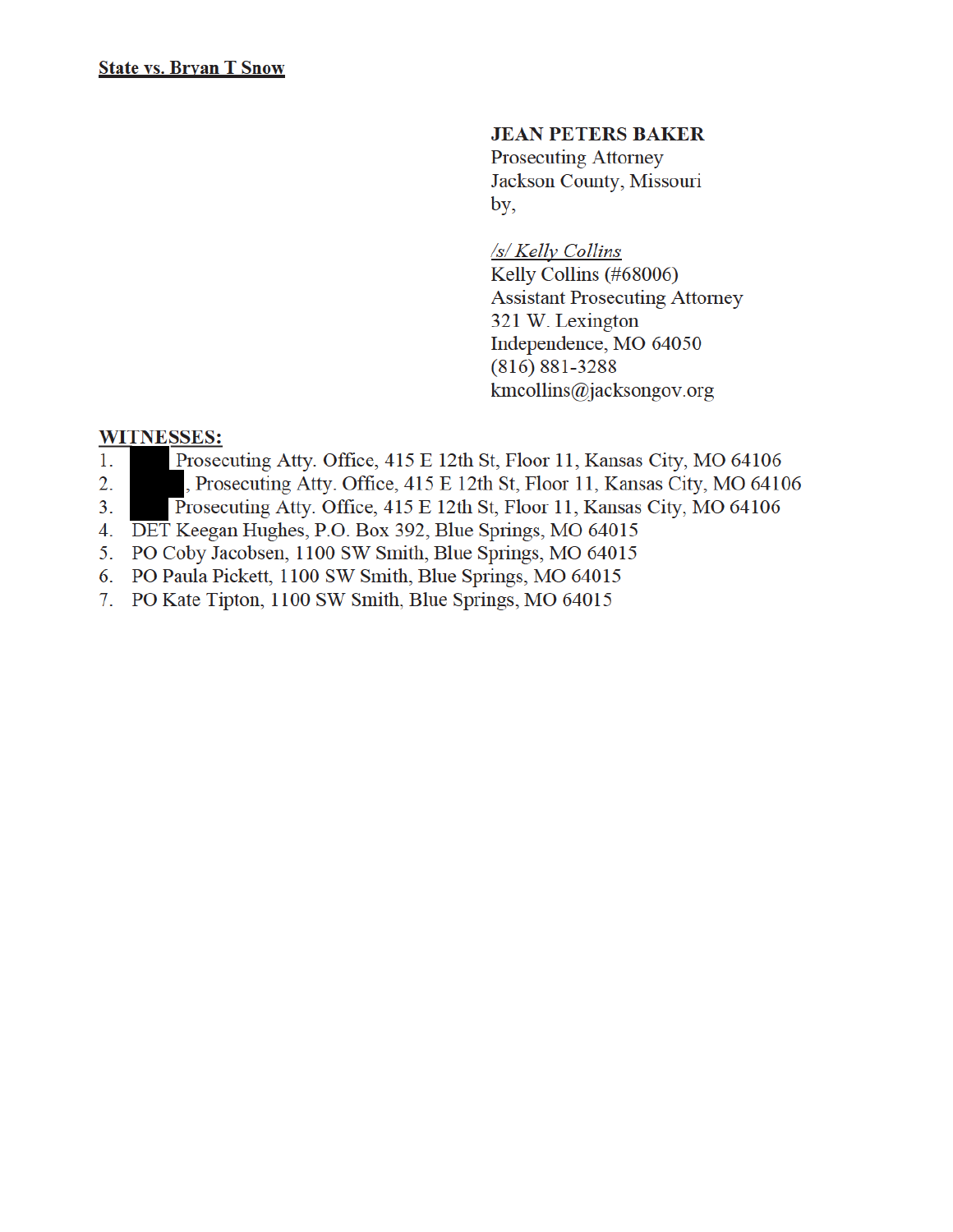

## PROBABLE CAUSE STATEMENT

Date: February 13, 2021

Police Complaint Number: 2021-000754

I, Detective Kate Tipton, a Police Officer for the City of Blue Springs, Missouri, knowing that false statements on this form are punishable by law, state that the facts contained herein are true.

1. I have probable cause to believe that on 02/12/2021 at 434 SW Moreland School Road Apt

3, Blue Springs, Jackson County, Missouri 64015, Bryan T. Snow W/M 06/23/90 committed one or more criminal offense(s).

### 2. The facts supporting this belief are as follows:

On 02/12/21 at 1637 hours, Blue Springs Police Officers Donato, Jacobsen and Pickett were dispatched 434 SW Moreland School Road, Apartment #3 to assist the Central Jackson County Fire Protection District (CJC) with a medical "lift assist" call.

Upon arrival, the officers made contact with CJC medical personnel who advised that they were called for a 27-year-old woman, identified as , who was stuck in the bathtub. PO Pickett contacted the woman's boyfriend identified as Bryan T. Snow W/M 06/23/1990. Mr. Snow provided the officers with the information that had multiple Sclerosis (MS) and was placed in the bathtub in the apartment two to three days prior.

Mr. Snow advised that he had a friend " ' who was checking on while Mr. Snow was working in Kansas City. Mr. Snow stated that he worked in Kansas City for two days then came back to the apartment on the third day to check on

When CJC found , they advised that she was in the bathtub, naked, sitting in approximately six inches of urine/feces. CJC Captain Cowick advised that the apartment smelled strongly of urine, feces and "dead body/decaying flesh." Captain Cowick advised that had open "pressure sores" from sitting in the bathtub for an extended period of time. Captain Cowick advised that it was the worst pressure sores that he has seen in his 27 years of emergency medical services.

was transported to a local hospital where the doctor advised that if had not been treated for her wounds it could have been life threatening due sitting in the urine and fecal matter. While at the hospital, the nursing staff contacted Officers Donato and Jacobsen and advised that they heard on the phone with Mr. Snow and there were five-year-old twin girls at the apartment with Mr. Snow. On 02/12/2021 at 1824 hours, PO Pickett attempted to do a welfare on the check the five-year-old girls after learning that they were in the home at the time of the initial incident. PO Pickett advised that there were no signs nor did or Mr. Snow mention that children were in the home during the initial call for service. PO Pickett was contacted by mother who advised that she was contacted by Mr. Snow to come over and pick up the apartment and help take care of the girls. PO Jacobsen radioed that Mr. Snow had spoken to her on the phone and that he was at the local "Dollar Tree" store and would meet officers there so that the officers could check the welfare of the girls.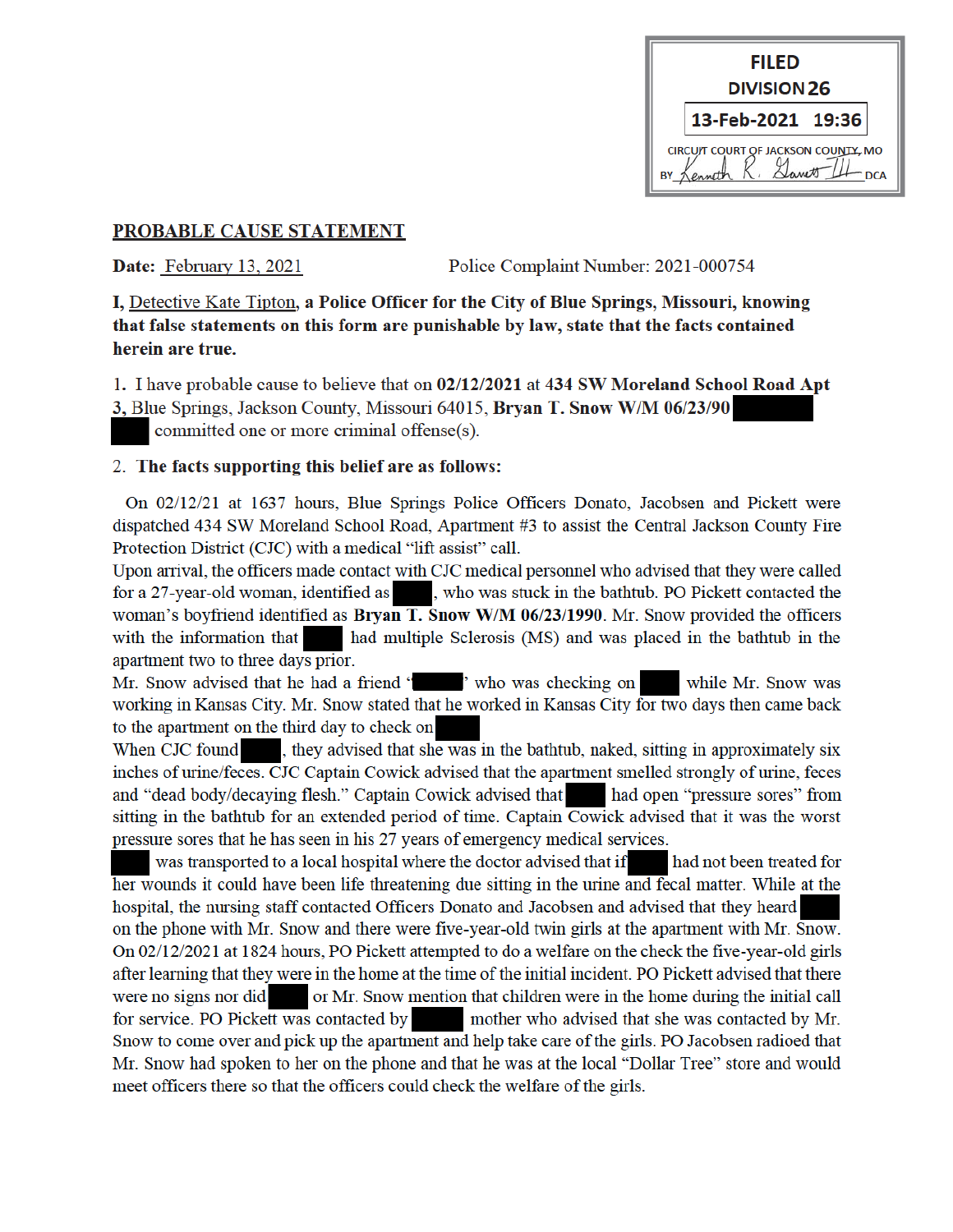When PO Pickett and other officers checked the "Dollar Tree" and did not located Mr. Snow or the girls. PO Pickett followed up with the information on " " and found that " " " was

. Mr. Bowman said that he had not had any contact with Mr. Snow. Mr. said Mr. Snow and his girls was not at the residence and didn't know how to contact Mr. Snow. On 02/12/2021 at 2148 hours, Blue Springs Police Dispatch advised that Mr. Snow was in contact with them and that the two girls, identified as and were at the apartment with him and had not left the apartment today. PO Pickett and PO Stewart responded to the apartment and contacted Mr. Snow and and Mr. Snow advised PO Pickett that he wanted to spend more time with his "princesses"

before he let the police back into the apartment.

PO Pickett advised that the two girls were extremely malnourished and were "skin and bones" and were eating out of a cereal bag. PO Pickett noted that the apartment was covered in trash, Ensure/Pedisure bottles and smelled of urine, feces and "decaying flesh/ dead body". Mr. Snow told PO Pickett that the only reason the apartment and girls looked so bad was because Travis had not checked on them. PO Pickett contacted Children's Division and CJC and the girls were transported to Children's Mercy Hospital.

The girls were transported to Children's Mercy Hospital for evaluation.

This Detective, Detective Kate Tipton, contacted the Children's Mercy Hospital Social worker on 02/13/2021. I was advised that the girls were seen by a Children's Mercy doctor who specializes in "forensic child abuse and emergency medicine." was described as a quiet girl with more hair. She advised that she was diagnosed with Child Neglect (Malnourishment), Failure to Thrive, Suspected Child Abuse and Supervisional Neglect. had a linear scar on her leg and told the doctor that "Dad" did it. had patterned and circular bruising and abrasions that appeared to be bite marks on her back. CD advised that the marks on 's back were from sleeping on an uncovered box spring. weighed 33.5 lbs, which made her in the seventh percentile for her age. The social worker advised that was the "targeted child" for the injuries. She described as "more verbal but with less hair." was diagnosed with Physical Child Abuse, Failure to Thrive, and Child Neglect (Malnourishment). had substantial hair loss from malnutrition. She had patterned burn marks on the inside of her thighs. had multiple splinters in her hands and feet that she stated was from "Dad" when she had asked for food and got food. had sores in the webbing in the hand. There were circular burns to the thigh and there were additional burns to the right labia and supra-pubic area. also had burns/blisters on her buttocks. has "sizable" swelling to her left foot.

Both children told police, CJC personnel and hospital staff that they were hungry and thirsty. The children were excited for food and stated that they had been given frozen food. I also spoke with the paramedic who rode to Children's Mercy with the girls. The paramedic, Nick Manley, advised that told him that her dad cut her. Paramedic Manley advised that the girls were excited to leave the residence and said that they were locked in the back bedroom by their Dad during the initial call for service. He said told him that Dad was not good to them and that they didn't feel safe. On 02/13/2021, I contacted in the hospital. 's nurse advised that was still confused, confrontational and disoriented. The nurse advised that there had been lab analysis ran on her labs which revealed that she had not been able to eat or drink in several days which could be the cause of 's behavior. did not ask how the girls were doing or where they were but said, "I better get

my girls back" before going back to her disoriented state. advised that she was "not able to do nothing" as far as walking or mobility and has a wheelchair. had a basketball sized blistered sore on her buttocks and a sore for an area approximately five by seven inches on her shoulder from the pressure sore. was extremely lethargic and weak during my interaction with her.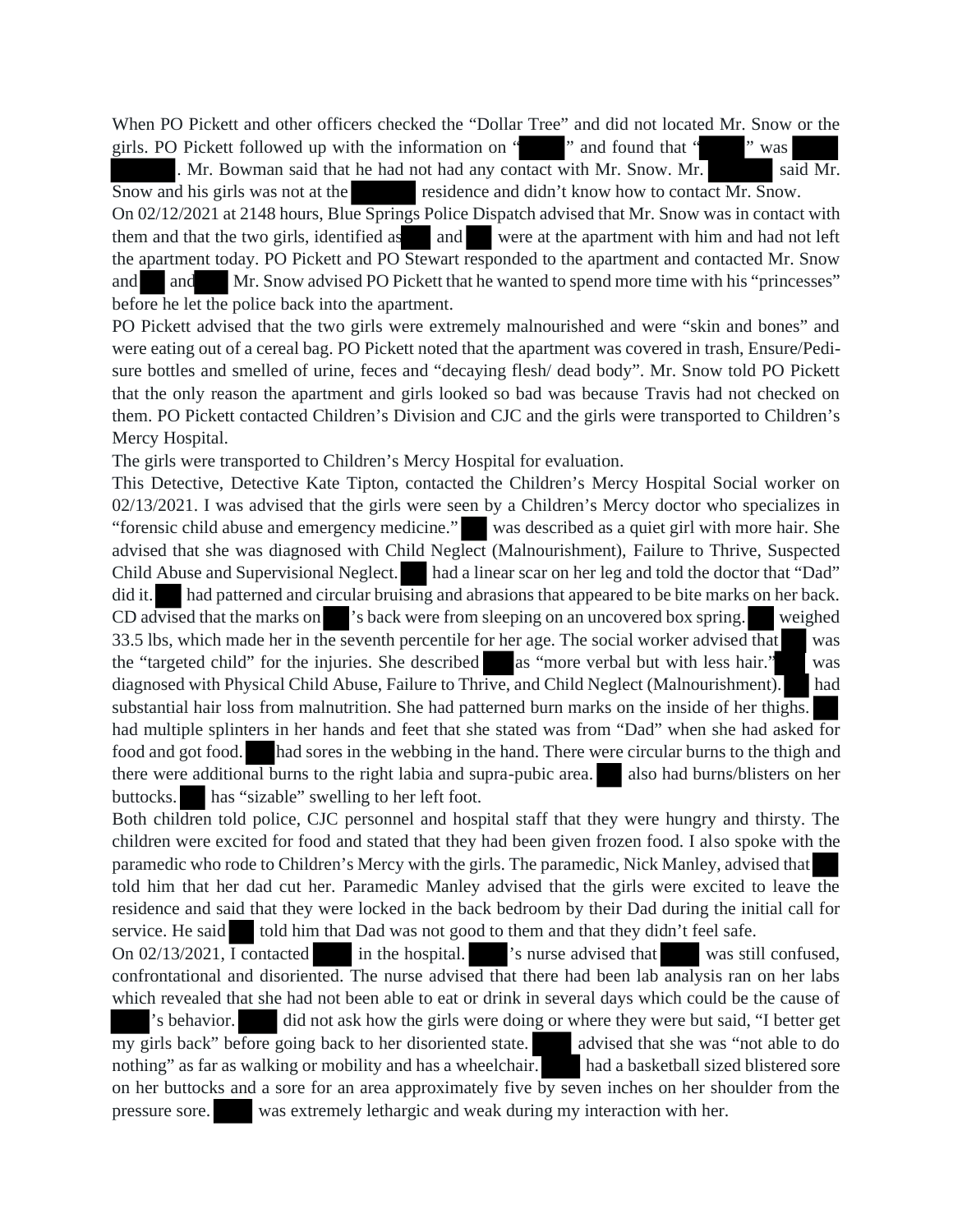During the investigation, Mr. Snow was not forth coming with information and was attempting to conceal the fact that he left in the bathtub for several days and left the girls unattended during that time. Mr. Snow stated that he had called " " and had been in contact with " after she was taken to the hospital to talk to her about the children. mother and 's mother stated that Mr. Snow contacted her to have her help clean up the apartment and take care of the children. There is a history of Children's Division involvement but at this time, it is still unknown what that involvement was.

On 02/13/2021 at 1330 hours, this Detective responded to the Child Protection Center for the forensic and . I met with Jackson County Children's Division worker, Teri Reynolds who interview of advised that she met with and earlier on 02/13/2021. Ms. Reynolds advised that the girls disclosed to her that Dad had tied to a box spring with a white rope, pointing to the scar on her leg that PO Pickett and Children's Mercy observed. disclosed that her Dad put a long-handled knife in her "privates" and was there and saw when it happened. The girls disclosed that they had been locked in the closet in the back bedroom by Dad for a "very very long time" and they were "very hungry" while mom was stuck in the bathtub. The girls stated that Mom and Dad "choke" them with their hands around the girls' necks as punishment. The girls are not potty trained and disclosed to Ms. Reynolds that they were burned by their Mom with a lighter when they would have accidents. The girls told Ms. Reynolds that they knew that they had been locked in the bedroom for multiple days they could see the sun come up and it was not dark anymore. The girls knew it was a different day when Dad brought them a juice and a hot pocket it was dark outside. told Ms. Reynolds that Dad was having her watch him hurt as a punishment.

was the first to have her forensic interview. disclosed that both her Mom and Dad (identified as Bryan) choked her with their hands around her neck. said that she "couldn't breathe" when she disclosed that her Dad used a knife and put it in her "bottom" and she "had was being choked. told the interviewer that she is "worried about something to eat." blood." talked about being "stuck in the closet" by her Dad and she "clawed out" and pointed to her hands which had the splinters that were observed by CJC, PO Pickett and Children's Mercy Staff.

was second to have her forensic interview. advised that her Mom's name was and Dad's name is Bryan. disclosed that "Mommy was stuck in the tub" and "Mommy was screaming." said that she was "stuck in the closet" because "Dad put us in the closet." said that Dad "used a tieded me with a rope" to keep her in the closet and said it was "a lot" when asked how many times her Dad did that to her. disclosed that both of her parents choked her with their hands around her neck when she peed herself. described that she was "having trouble breathing" when she was choked.

On 02/13/2021 at 1451 hours, Detective Sgt. Hughes responded to Blue Springs Police Department Detention Unit and provided Mr. Snow with his Miranda Rights. After being advised of his rights, Mr. Snow agreed to speak with Det Sgt. Hughes. Mr. Snow advised that they have been together since 2009 and the girls are their children in common. Mr. Snow said

is the person responsible for the most of abuse to the girls and he witnessed use a dildo on the girls. Mr. Snow said that he feeds the girls and does his best to take care of them and

wanted to take a bath on 02/10/21 and got stuck in the bathtub. . Mr. Snow added that Mr. Snow advised that he lived with at the residence but didn't want police to know that because he didn't want to be kicked out of the apartment.

Mr. Snow advised that he was at home with the girls the entire day and had lied to the police when they asked.